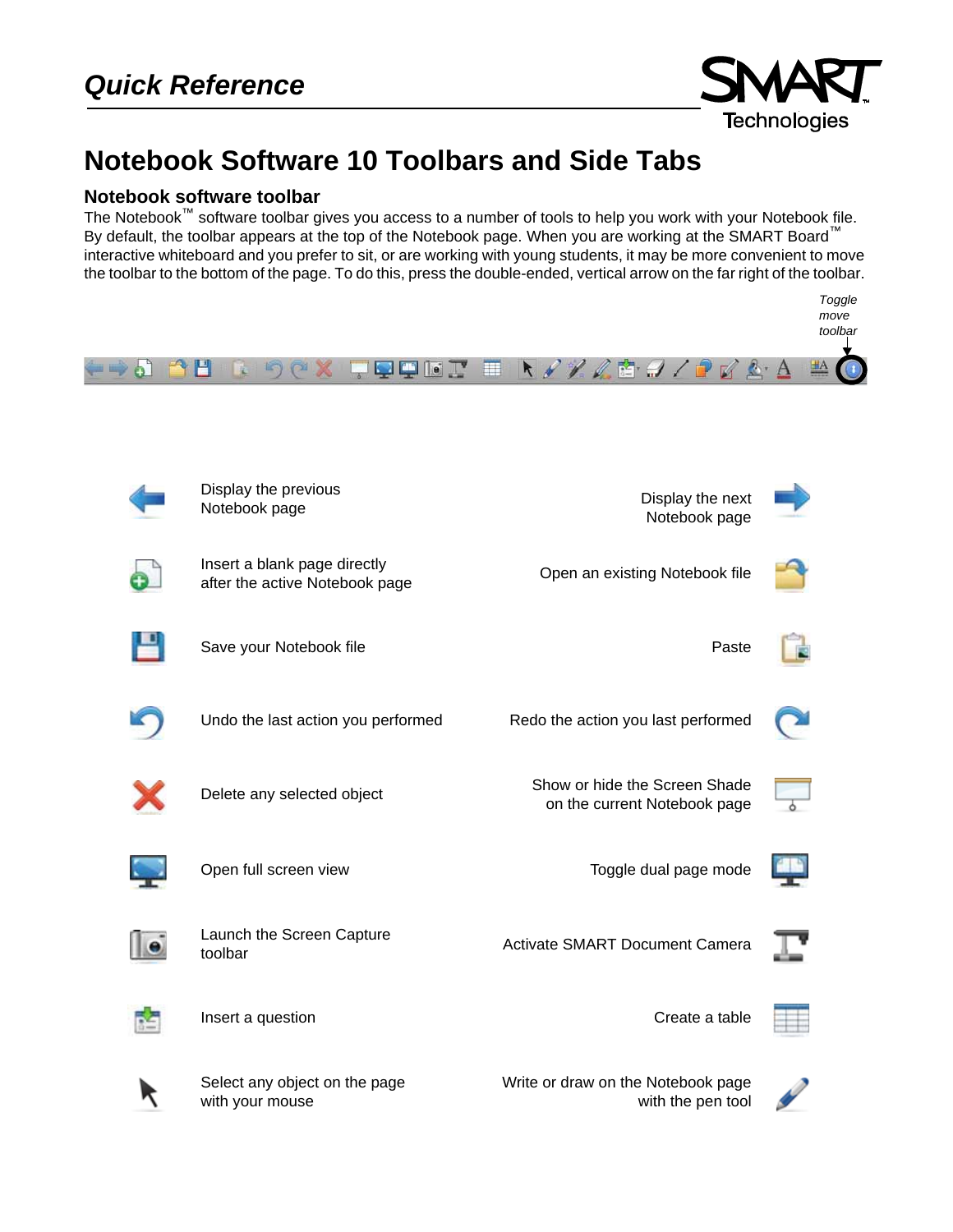

## **Full Screen toolbar**

The Full Screen toolbar allows you to work with your Notebook file while in full-screen mode.

![](_page_1_Picture_3.jpeg)

![](_page_1_Picture_4.jpeg)

Display the previous Notebook page Exit full screen view

![](_page_1_Picture_7.jpeg)

Display the next Notebook page Increase or decrease the amount of buttons on the Full Screen toolbar

![](_page_1_Picture_9.jpeg)

![](_page_1_Picture_10.jpeg)

Display a menu of more options, for example, the Screen Shade, shapes or drawing tools